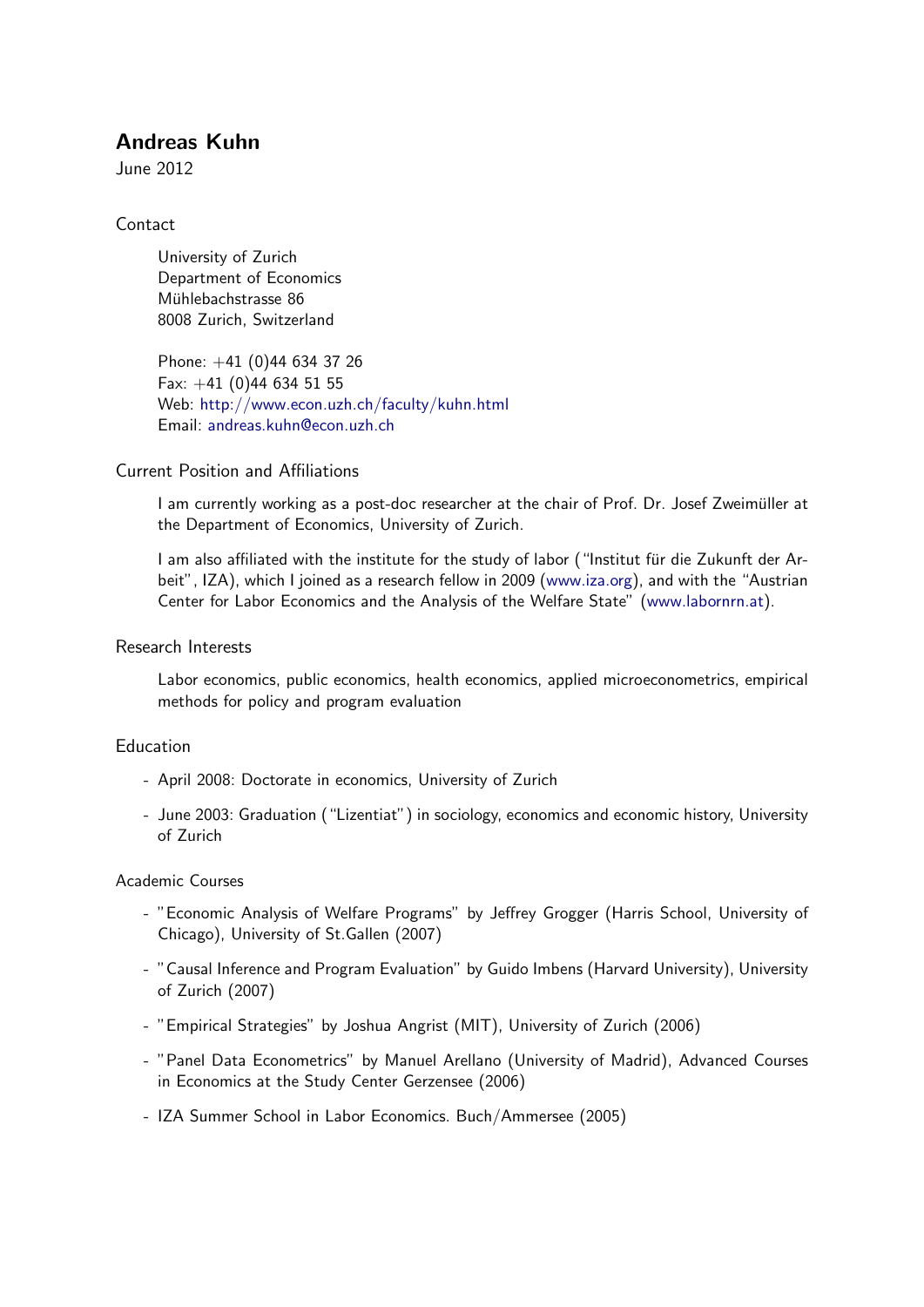### Publications and Working Papers

#### Publications

- Kuhn, Andreas (2012). Inequality Perceptions, Distributional Norms, and Redistributive Preferences in East and West Germany. German Economic Review, forthcoming.
- Kuhn, Andreas (2011). In the Eye of the Beholder: Subjective Inequality Measures and Individuals' Assessment of Market Justice. [European Journal of Political Economy](http://dx.doi.org/10.1016/j.ejpoleco.2011.06.002), 27(4), 625–641.
- Falk, Armin, Andreas Kuhn and Josef Zweimüller (2011). Unemployment and Right-Wing Extremist Crime. [Scandinavian Journal of Economics](http://dx.doi.org/10.1111/j.1467-9442.2011.01648.x), 113(2), 260–285.
- Kuhn, Andreas (2010). Demand for Redistribution, Support for the Welfare State, and Party Identification in Austria. [Empirica](http://dx.doi.org/10.1007/s10663-010-9126-3), 37(2), 215-236.
- Kuhn, Andreas, Rafael Lalive and Josef Zweimüller (2009). The Public Health Costs of Job Loss. [Journal of Health Economics](http://dx.doi.org/10.1016/j.jhealeco.2009.09.004), 28(6), 1099-1115.

#### Working Papers

- Brunner, Beatrice and Andreas Kuhn (2011). Financial Incentives, the Timing of Births, Birth Complications, and Newborns' Health: Evidence from the Abolition of Austria's Baby Bonus. [ECON Working Paper No. 48,](http://www.econ.uzh.ch/static/workingpapers.php) University of Zurich.
- Brunner, Beatrice and Andreas Kuhn (2010). The Impact of Labor Market Entry Conditions on Initial Job Assignment, Human Capital Accumulation, and Wages. [IEW Working Paper](http://www.iew.uzh.ch/wp/iewwp520.pdf) [No. 520,](http://www.iew.uzh.ch/wp/iewwp520.pdf) University of Zurich.
- Kuhn, Andreas (2010). The Public Perception and Normative Valuation of Executive Compensation: An International Comparison. [IEW Working Paper No. 518,](http://www.iew.uzh.ch/wp/iewwp518.pdf) University of Zurich.
- Kuhn, Andreas, Jean–Philippe Wuellrich and Josef Zweimuller (2010). Fatal Attraction? Ac- ¨ cess to Early Retirement and Mortality. [IEW Working Paper No. 499,](http://www.iew.uzh.ch/wp/iewwp499.pdf) University of Zurich.
- Brunner, Beatrice and Andreas Kuhn (2009). To Shape the Future: How Labor Market Entry Conditions Affect Individuals' Long-Run Wage Profiles. [IEW Working Paper No. 457,](http://www.iew.uzh.ch/wp/iewwp457.pdf) University of Zurich.
- Zweimüller, Josef, Rudolf Winter–Ebmer, Rafael Lalive, Andreas Kuhn, Oliver Ruf, and Jean– Philippe Wuellrich (2008). The Austrian Social Security Database (ASSD). [IEW Working](http://www.iew.uzh.ch/wp/iewwp410.pdf) [Paper No. 410,](http://www.iew.uzh.ch/wp/iewwp410.pdf) University of Zurich.
- Kuhn, Andreas and Oliver Ruf (2007). The Value of a Statistical Life: New Evidence from the Swiss Labor Market. [IEW Working Paper No. 367,](http://www.iew.uzh.ch/wp/iewwp367.pdf) University of Zurich.
- Kuhn, Andreas and Oliver Ruf (2006). Einführung in die Statistiksoftware STATA. [IEW Wor](http://www.iew.uzh.ch/wp/iewwp277.pdf)[king Paper No. 277.](http://www.iew.uzh.ch/wp/iewwp277.pdf) University of Zurich.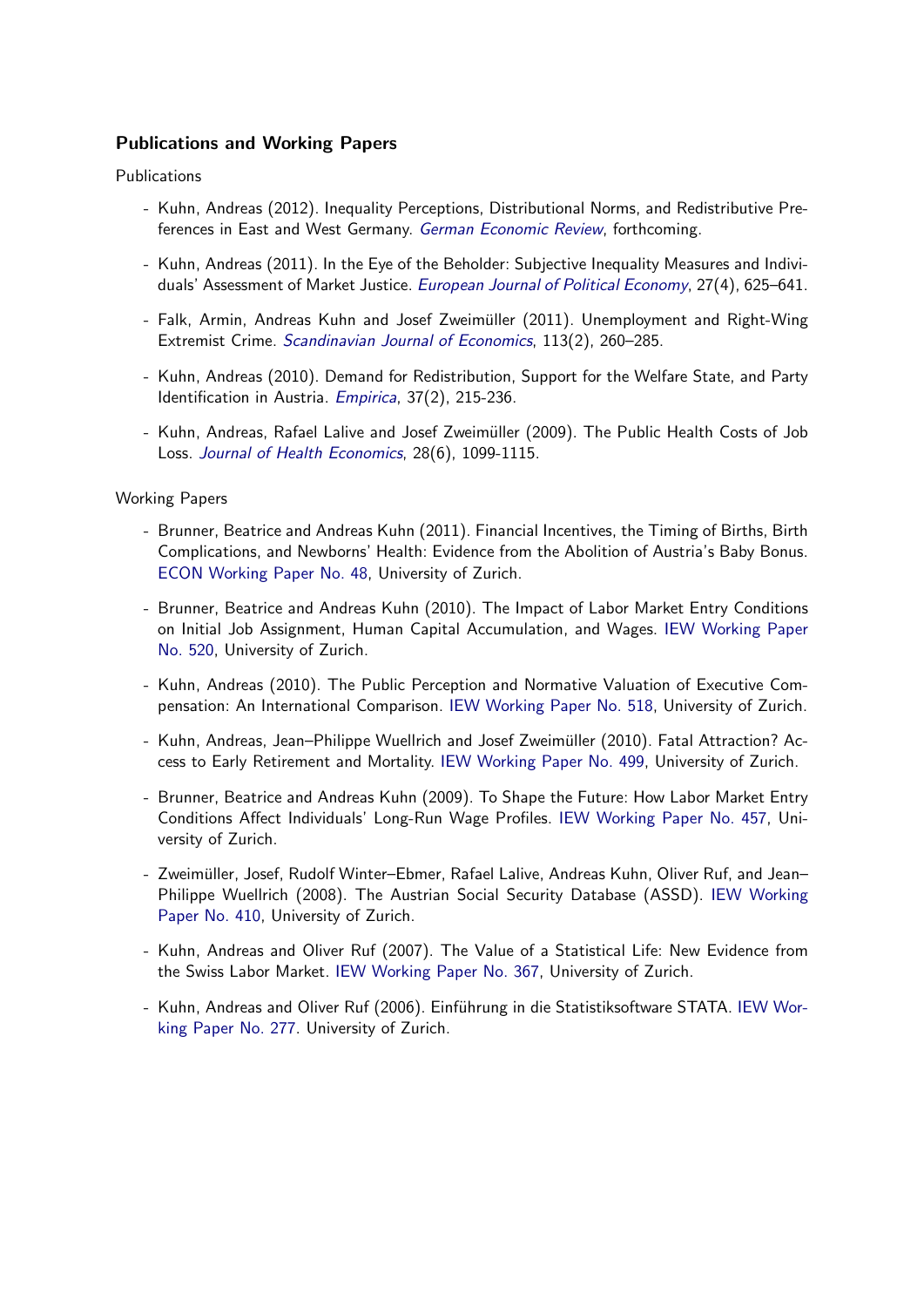# Current Research Projects

- Political Ideology, Economic Expectations, and Fertility (together with Josef Zweimüller).
- Income, Status and Health (together with Philippe Ruh and Josef Zweimüller).
- Redistributive Preferences, Inequality, and Redistribution: Evidence from a Panel of OECD Countries.
- Cohort Size, Immigration, and Young Workers' Labor Market Performance.

### Presentations at Conferences, Seminars and Workshops

- 2011: Labor Economics Seminar (Engelberg)
- 2010: Ifo/CESifo & University of Munich Conference on Empirical Health Economics (Munich), Labor Economics Seminar (Engelberg), Joint Vienna Macroeconomics Seminar (IHS Vienna), Netspar theme conference "Health and income, work and care across the life cycle" (Amsterdam)
- 2009: Labor Economics Seminar (Engelberg), Annual Meeting of the Austrian Economic Association (Linz), HUI-Seminar (Weggis), 9th Panel Data Conference (Bonn)
- 2008: Labor Economics Seminar (Engelberg), Eröffnungssymposium NRN 'Labor and Welfare State' (Linz)
- 2007: Annual Meeting of the European Economic Association (Budapest), HUI-Seminar (Wislikofen)
- 2005: Jahrestagung des Vereins fur Socialpolitik (Bonn); Jahrestagung der Schweizerischen ¨ Gesellschaft für Volkswirtschaft und Statistik (Zurich)
- 2004: 2nd Conference on Evaluation Research (Mannheim); Occasional Seminar "Employment in Europe"; European Commission, DG Employment & Social Protection (Brussels)

## Refereeing Service

British Journal of Industrial Relations, Empirical Economics, Economic Inquiry, European Sociological Review, German Economic Review, International Journal of Mental Health, International Review of Law and Economics, International Tax and Public Finance, Journal of the European Economic Association, Journal of Family and Economic Issues, Journal of Health Economics, Journal of Population Economics, Journal of the Japanese and and International Economies, Kyklos, Labour Economics, OeNB Anniversary Fund, Scandinavian Journal of Economics, Social Science & Medicine, Swiss Journal of Economics and Statistics